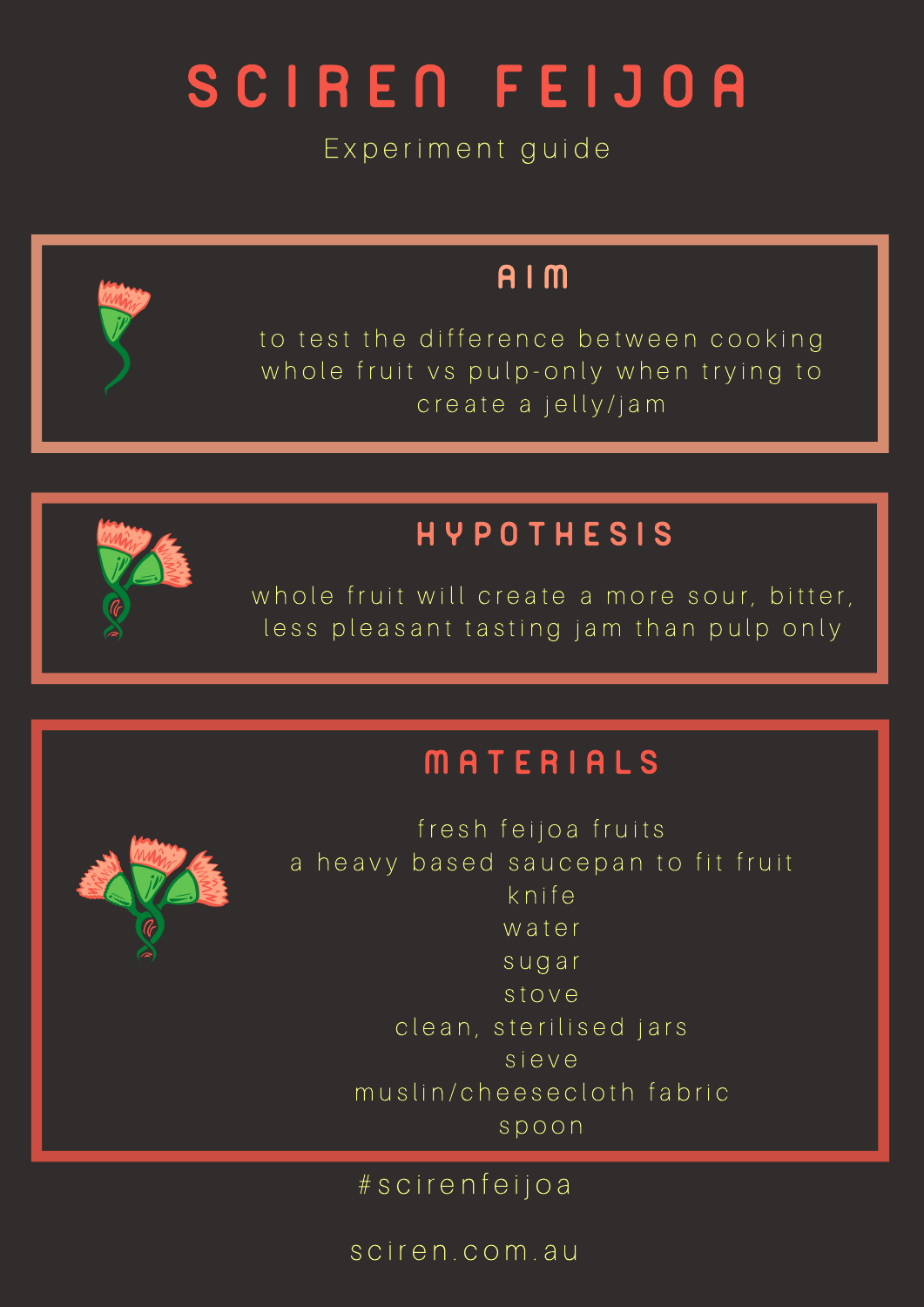# S C I R E N F E I J O A

Experiment guide

#### **B A C K G R O U N D**

Feijoa (Acca sellowiana) is tree that produces fruit similar to guava, native to Brazil. In South Australia, the fruit is common to many gardens, but not so commonly eaten. For some it's a massive sweet treat!

The lovely fruity aroma is attributed to several compounds (molecules) including methyl benzoate, ethyl butanoate. This last one is interesting- because some people claim they don't like the smell of feijoa- being a bit... well, vomity! Butanoate is a chemical compound also found in vomit - getting it's name from the rotting butter compound butanoic acid! See... BUTter BUT anoate... The first chemical mentioned, gives the lovely fruity smell that is so yummy (desirable!).

Another important compound is pectin. Pectin doesn't add to the flavour though. It's actually a type of flavourless sugar that doesn't breakdown well in the human body. This is good as a dietary fibre- it will help you poop! In terms of making jam-it's great because it gives jam that lovely wibbly wobbly jelly texture.

What we want to know is - is the pectin in the skin or the pulp?!

I've used some peer-reviewed science papers to help me explain this. Read up on them if you want to learn more!

# s c i r e n f e i j o a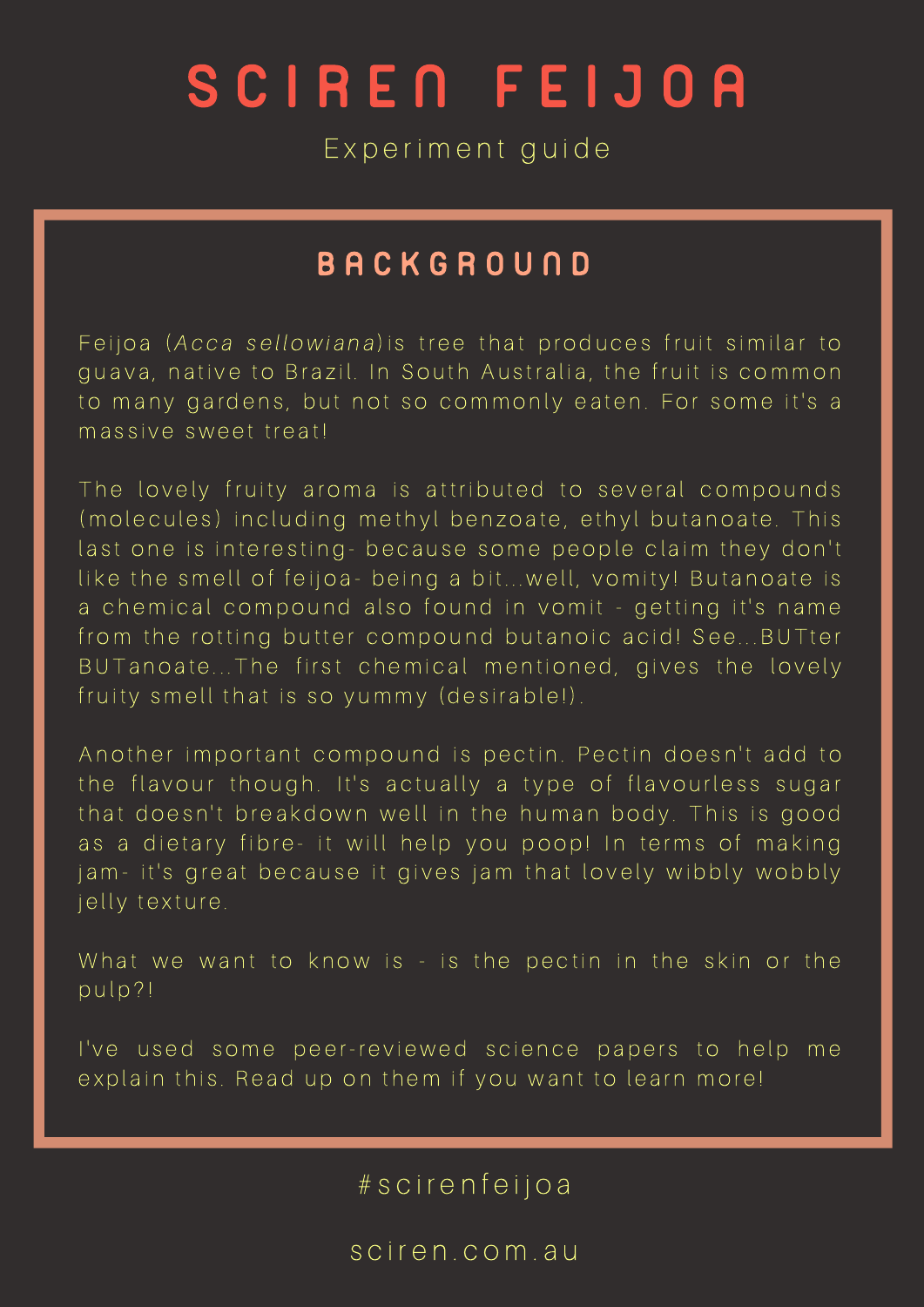Experiment guide

### M E T H O D

Don't bother weighing the fruit (the important volume will come later after straining the fruit off the juice)

Half the amount of fruit and set one half for the pulp only e x p e r i m e n t

With the other half, trim the tops, chop the fruit and place in the saucepan

Fill with enough water to cover the fruit

Keep the lid on in you can

Bring to the boil on medium heat

Reduce heat and simmer 45 min or until fruit is soft

Strain the liquid into a sieve to remove the fruit

IMPORTANT!! keep the juice! It might look cloudy but it's ok. Don't squish the fruit when you strain to keep it as clear as possible.

Wash the saucepan ready for the next step

# s c i r e n f e i j o a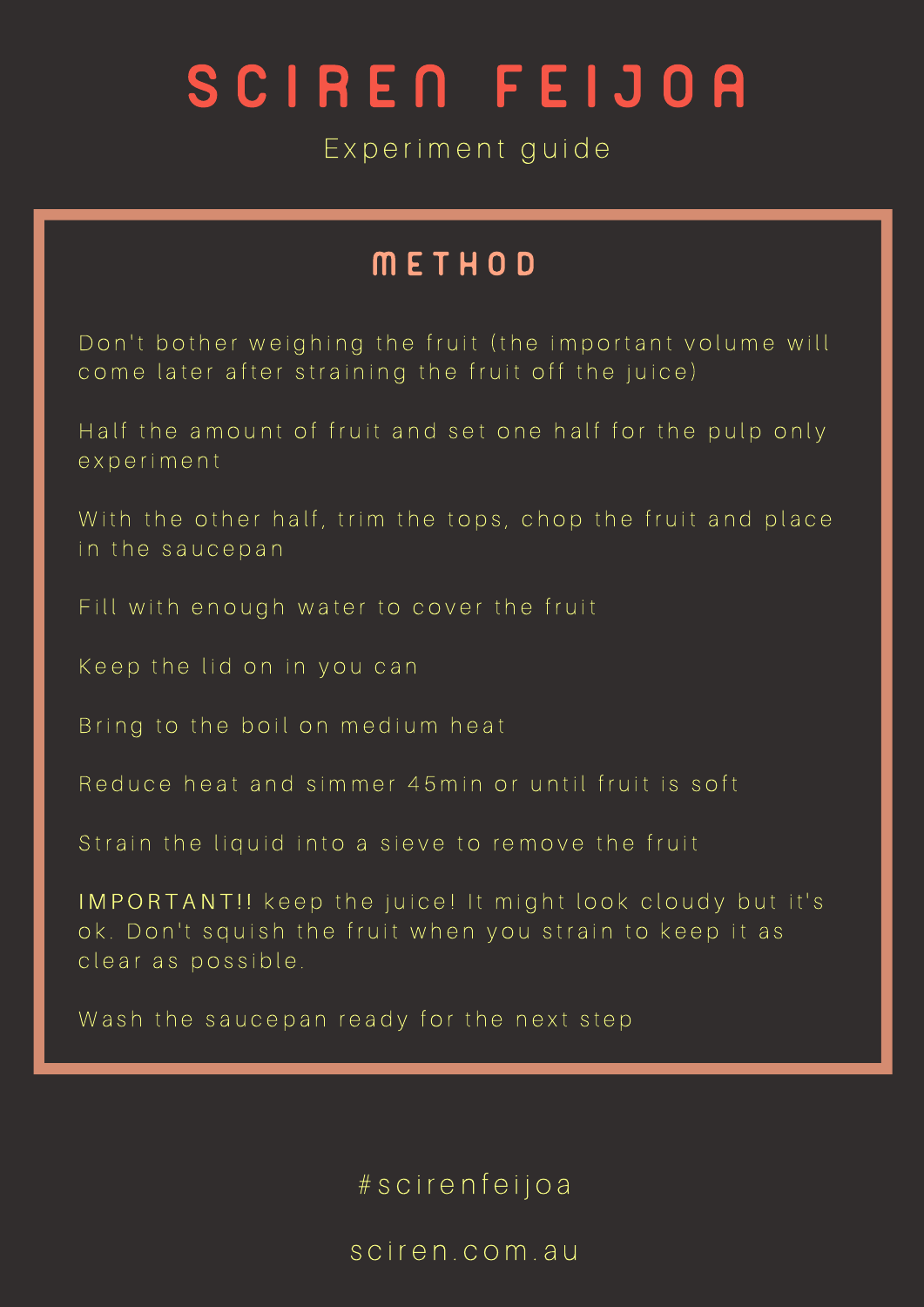Experiment guide



# s c i r e n f e i j o a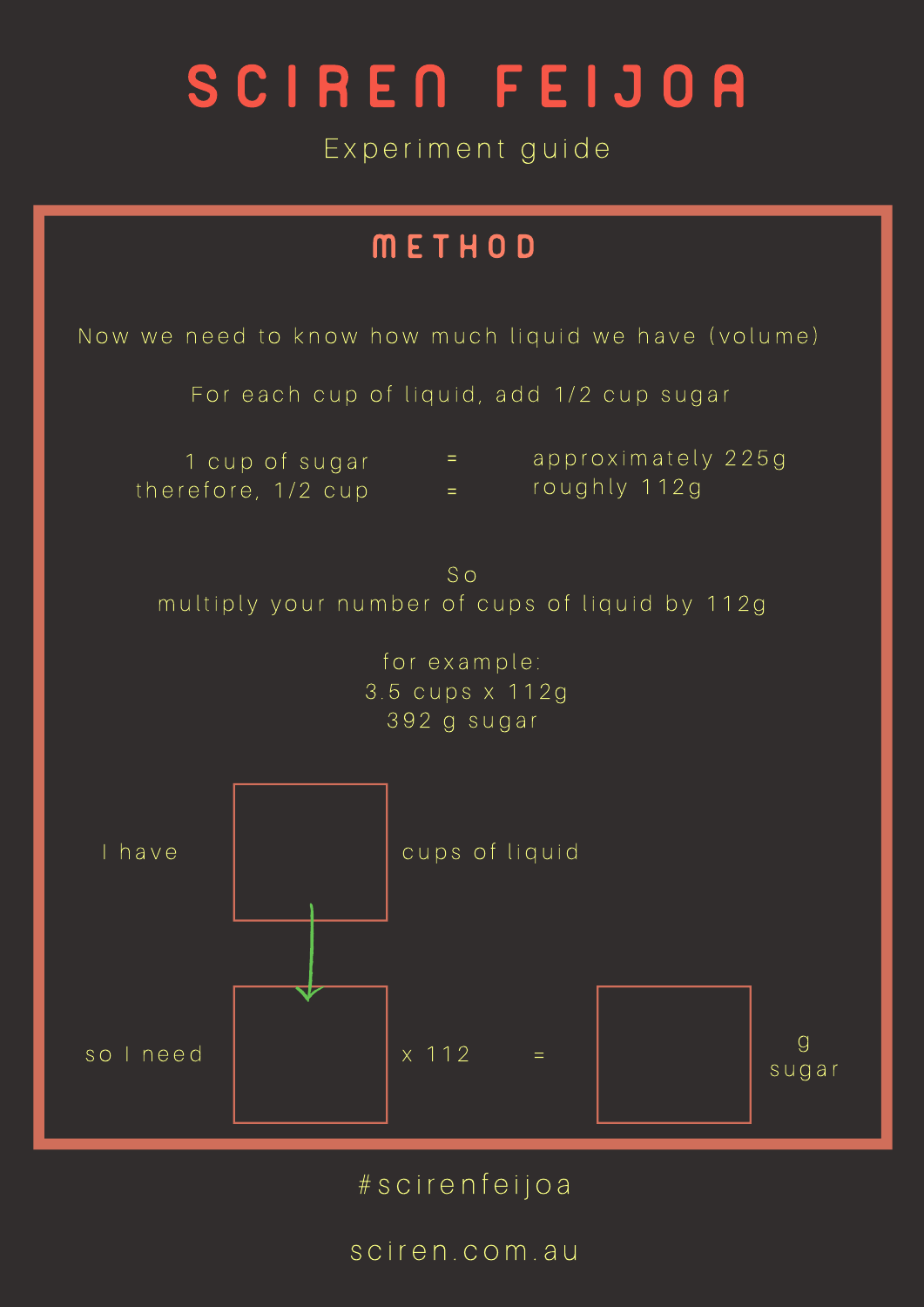Experiment guide

### M E T H O D

Bring sugar and fruit liquid to the boil in the clean saucepan

Keep this bubbling at a rapid boil until you can do that spoon trick (see video!) or it starts to set on a cool plate. This can take awhile.

Pour into clean jars and seal

Let it cool overnight

Repeat whole experiment with scooped pulp only

Make sure you label your jars so you know which sample is which!

Compare when cooled

### **RESULTS**

Write your observations and notes here

# sciren feijoa sciren.com.au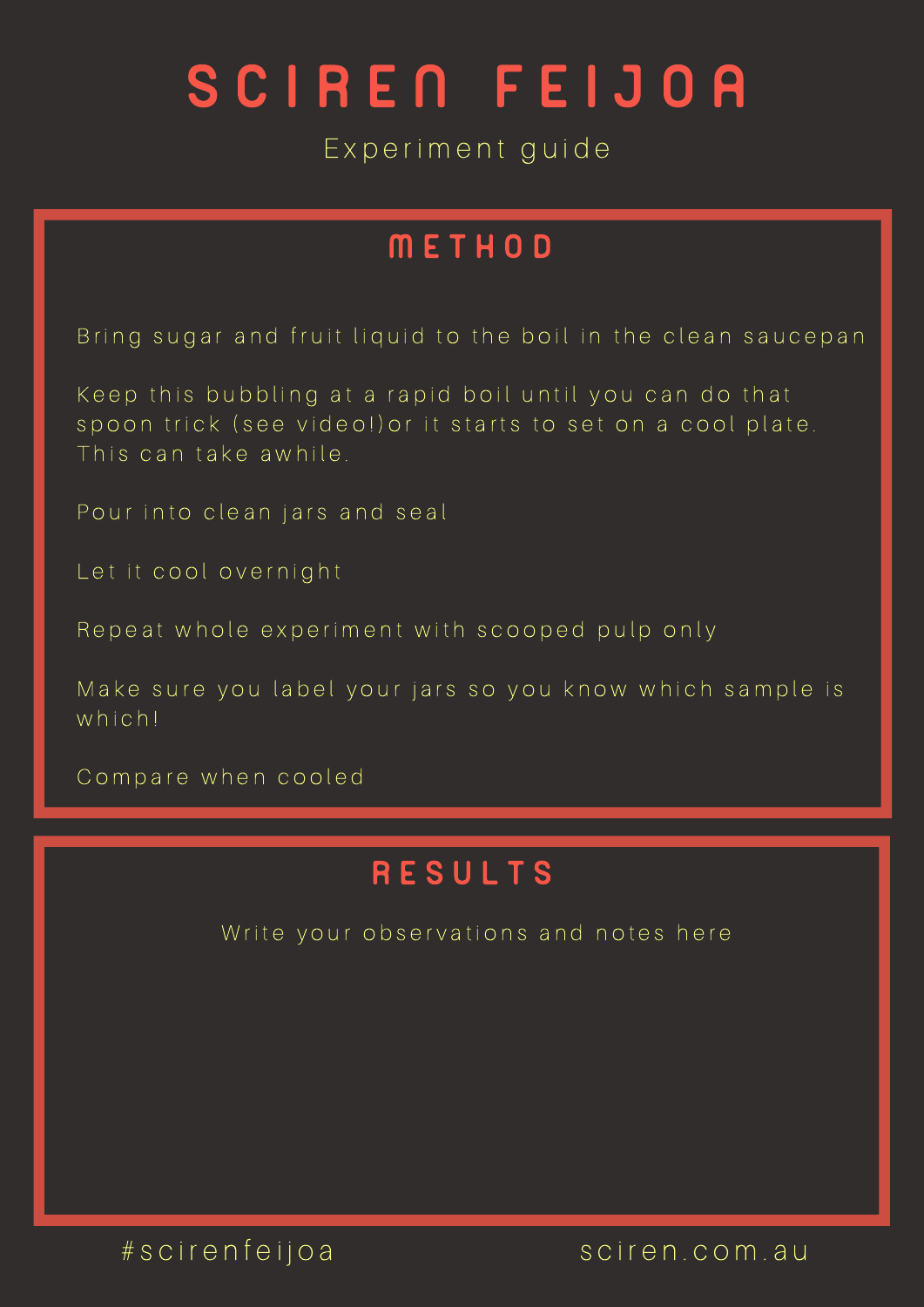Experiment guide

### CONCLUSION

Whole fruit:

Pulp only:

Hypothesis was supported / rejected

What was unexpected?

What would you change next time?

# s c i r e n f e i j o a